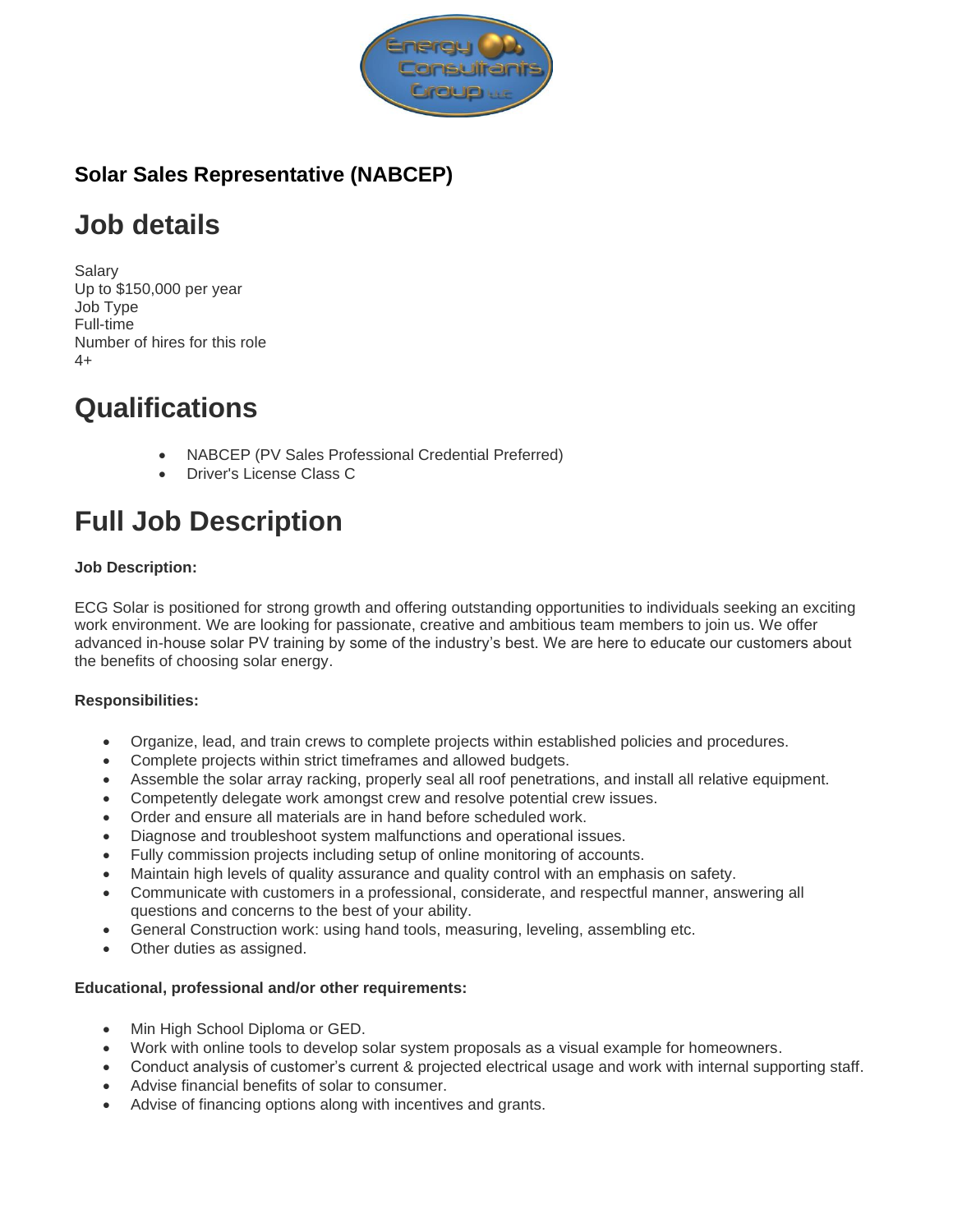

- Advisee customer how the process works within ECG Solar, the AHJ and the utility company.
- Use generated project proposals to create quotes for customers including project P&L's.
- Close/sign contracts at client homes and collecting payments.
- Keep in contact with customers during the sales and install process of current project status.
- Log all communications with customers in contact database
- Good Attendance and being prompt with attention to details.
- **Soft leads will be provided but self-generated sales are encouraged and will be rewarded.**
- Experience self-generating customer leads, exceptional follow up skills
- A track record of achievement as evidenced by sales awards, beating quota, etc.
- Must be highly proficient with computer skills we move fast!
- Microsoft Office, Outlook and Excel a must.
- Motivated by career advancement, high income potential, and making a difference.
- High integrity, ability to put customers at ease.
- Must be flexible working weekend and evening hours.
- Excellent customer service skills required.
- Excellent written and verbal communication skills required.
- Maintain valid Driver's License and clean driving record (MVR pull program mandatory).
- Ability to innovate and improve operations and solve complex problems.
- Thrive in a team environment.
- High integrity and enthusiasm and a genuine desire to excel oneself and the company!

#### **Physical Requirements:**

While performing the duties of this job, the employee is frequently required to do the following:

- Must have full range and mobility in upper and lower body; ability to work in various positions & environments, including, but not limited to, stooping, standing, bending, sitting, kneeling and squatting for extended periods of time.
- Ability to climb ladders for attic and roof access for potential site assessements.
- Working conditions require being exposed to outdoor weather conditions.

#### **Benefits for Full-Time Positions:**

- Competitive Commissions with benefits.
- Career path opportunities for top performers.

#### **Other Duties**

Please note this job description is not designed to cover or contain a comprehensive listing of activities, duties or responsibilities that are required of the employee for this job. Duties, responsibilities and activities may change at any time with or without notice.

Job Type: Full-time

Pay: Commission Pay starting at \$40k up to \$150K +

Benefits:

- Dental insurance Available
- Health insurance Available
- Referral program